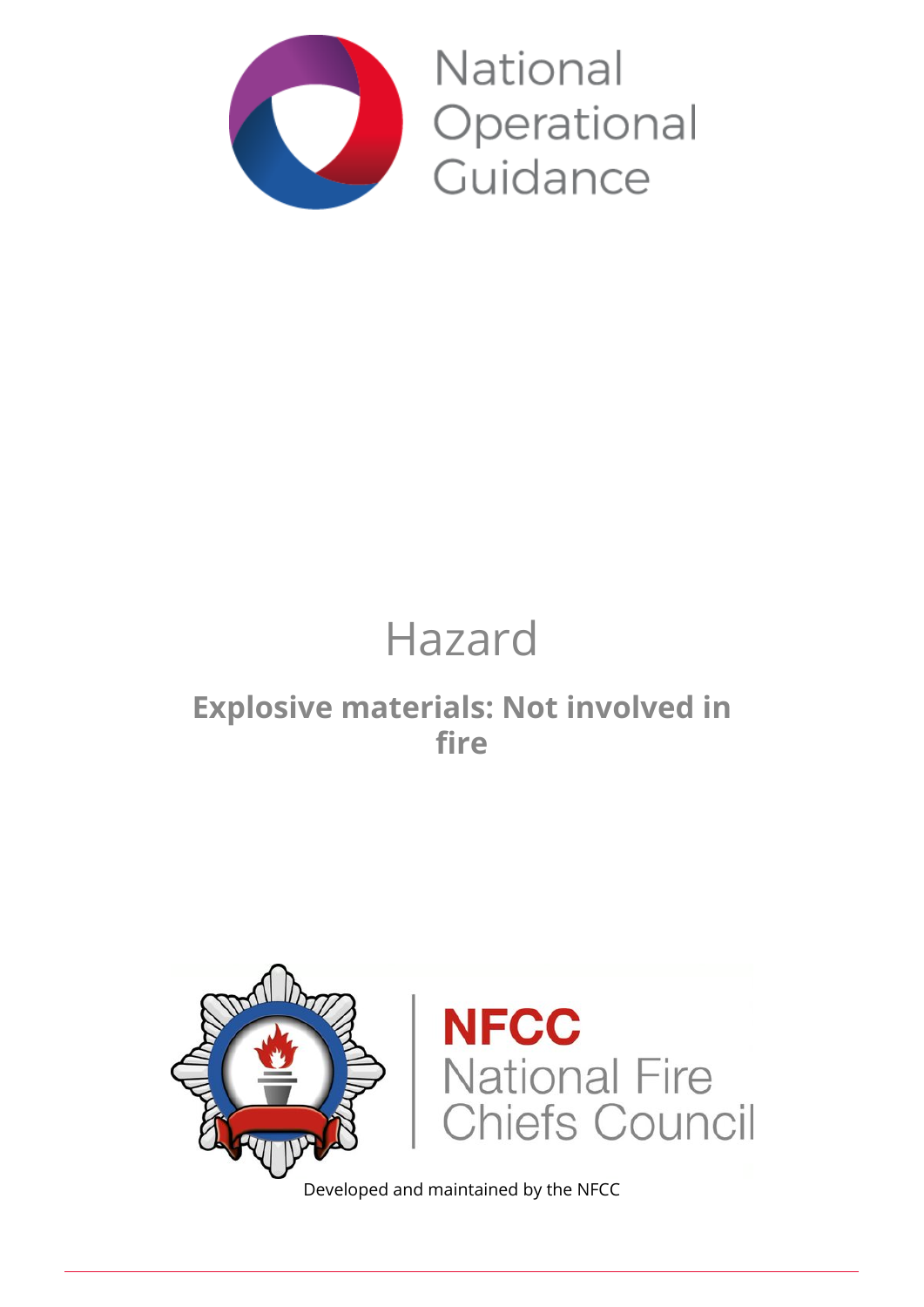



### Contents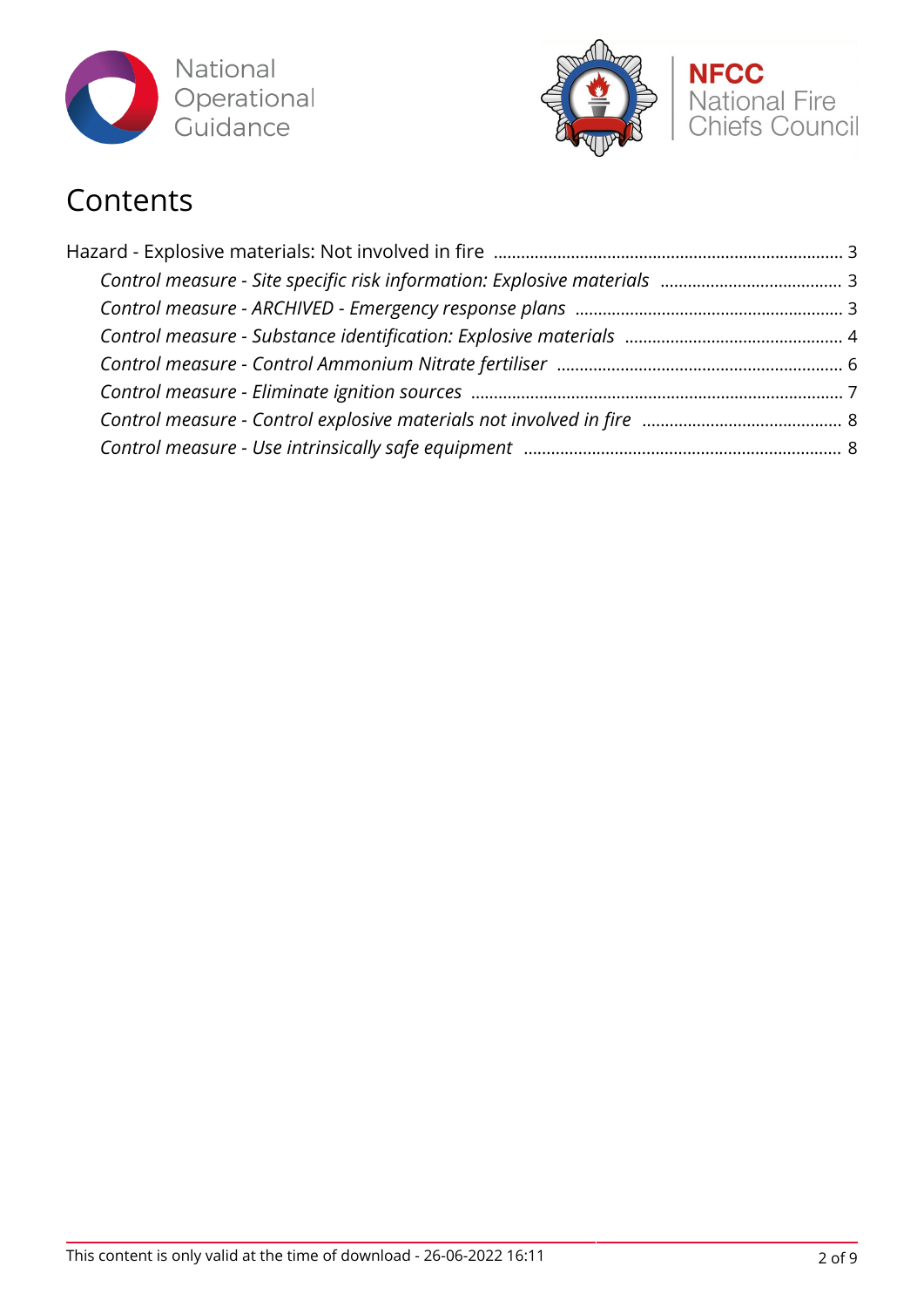





## Hazard - Explosive materials: Not involved in fire

#### **Knowledge and understanding**

#### **Hazard Learning outcome**

Explosive materials: Not involved in fire

Understand all associated hazard knowledge See hazard – Explosive materials not involved in fire



### Control measure - Site specific risk information: Explosive materials

#### **TRAINING SPECIFICATION**

| Knowledge and understanding                                                   |                                                                                                                                                                                                                                                                  |
|-------------------------------------------------------------------------------|------------------------------------------------------------------------------------------------------------------------------------------------------------------------------------------------------------------------------------------------------------------|
| <b>Control measure element</b>                                                | <b>Learning outcome</b>                                                                                                                                                                                                                                          |
| Gather and have available risk critical<br>information on explosive materials | Refer to Site-Specific Risk Information (SSRI) -<br>Operation straining specification                                                                                                                                                                            |
| <b>Practical application</b>                                                  |                                                                                                                                                                                                                                                                  |
| <b>Control measure element</b>                                                | <b>Learning outcome</b>                                                                                                                                                                                                                                          |
| Gather and have available risk critical<br>information on explosive materials | Demonstrate the ability to:<br>• Gather explosive material information from a<br>number of sources<br>• Interpret risk information and plan for<br>anticipated outcomes<br>Refer to Site-Specific Risk Information (SSRI) -<br>Operation straining specification |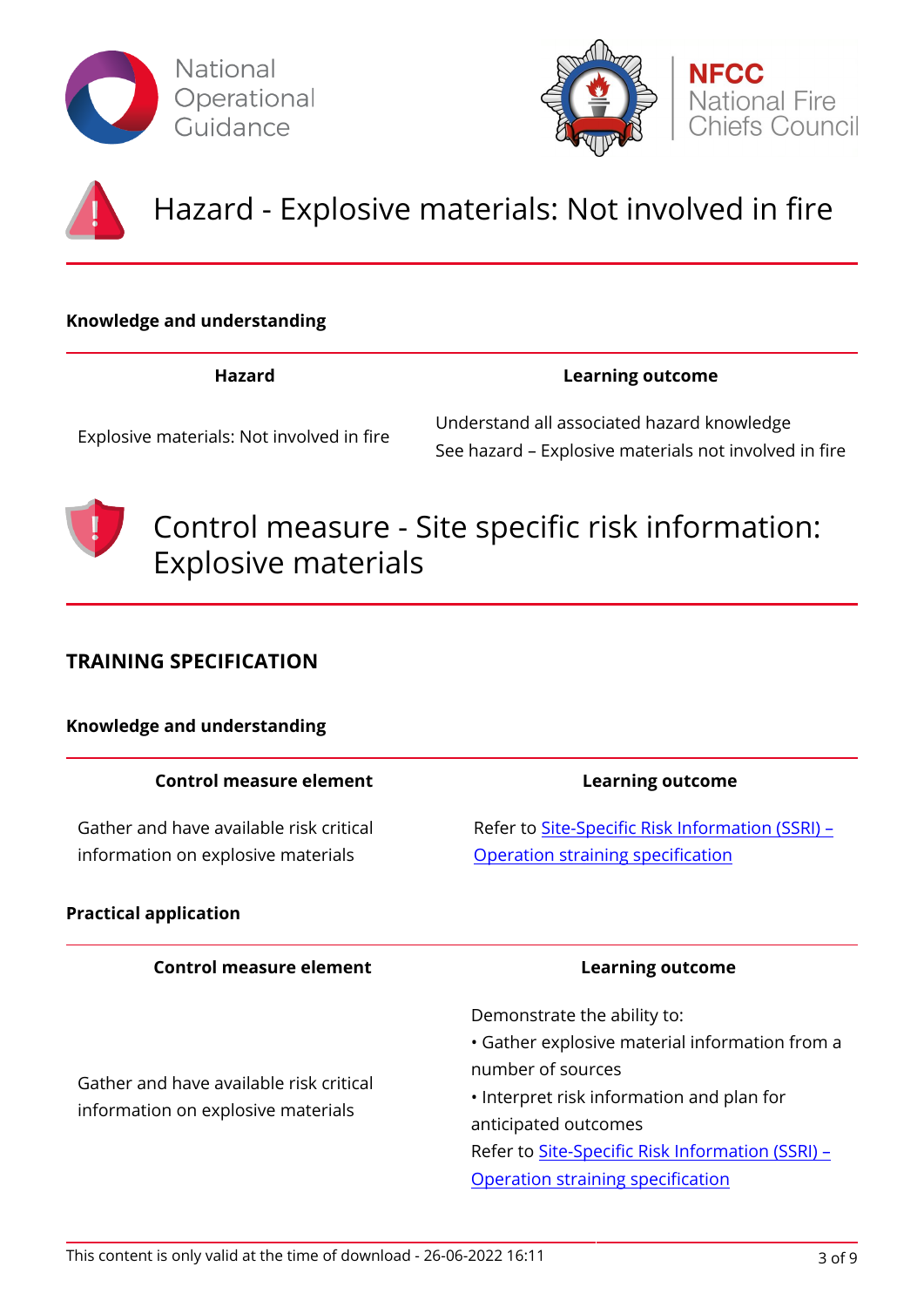



## Control measure - ARCHIVED - Emergency response plans

#### **TRAINING SPECIFICATION**

#### **Knowledge and understanding**

| Control measure element  | <b>Learning outcome</b>                                                                                                                           |
|--------------------------|---------------------------------------------------------------------------------------------------------------------------------------------------|
| Emergency response plans | Understand:<br>• The relevant legislation on the production of emergency<br>response plans<br>• The principles of emergency response and recovery |

#### **Practical application**

| <b>Control measure element</b>                                            | <b>Learning outcome</b>                                                                                                                                                                                                                                                                    |
|---------------------------------------------------------------------------|--------------------------------------------------------------------------------------------------------------------------------------------------------------------------------------------------------------------------------------------------------------------------------------------|
| Access and use emergency response<br>plans to inform operational practice | Demonstrate the ability to:<br>• Access emergency response plans<br>· Identify roles and responsibilities of Fire Service<br>within emergency response plans<br>• Co-operate and share information with other<br>responsible agencies in line with service policy and<br>legal obligations |



#### **TRAINING SPECIFICATION**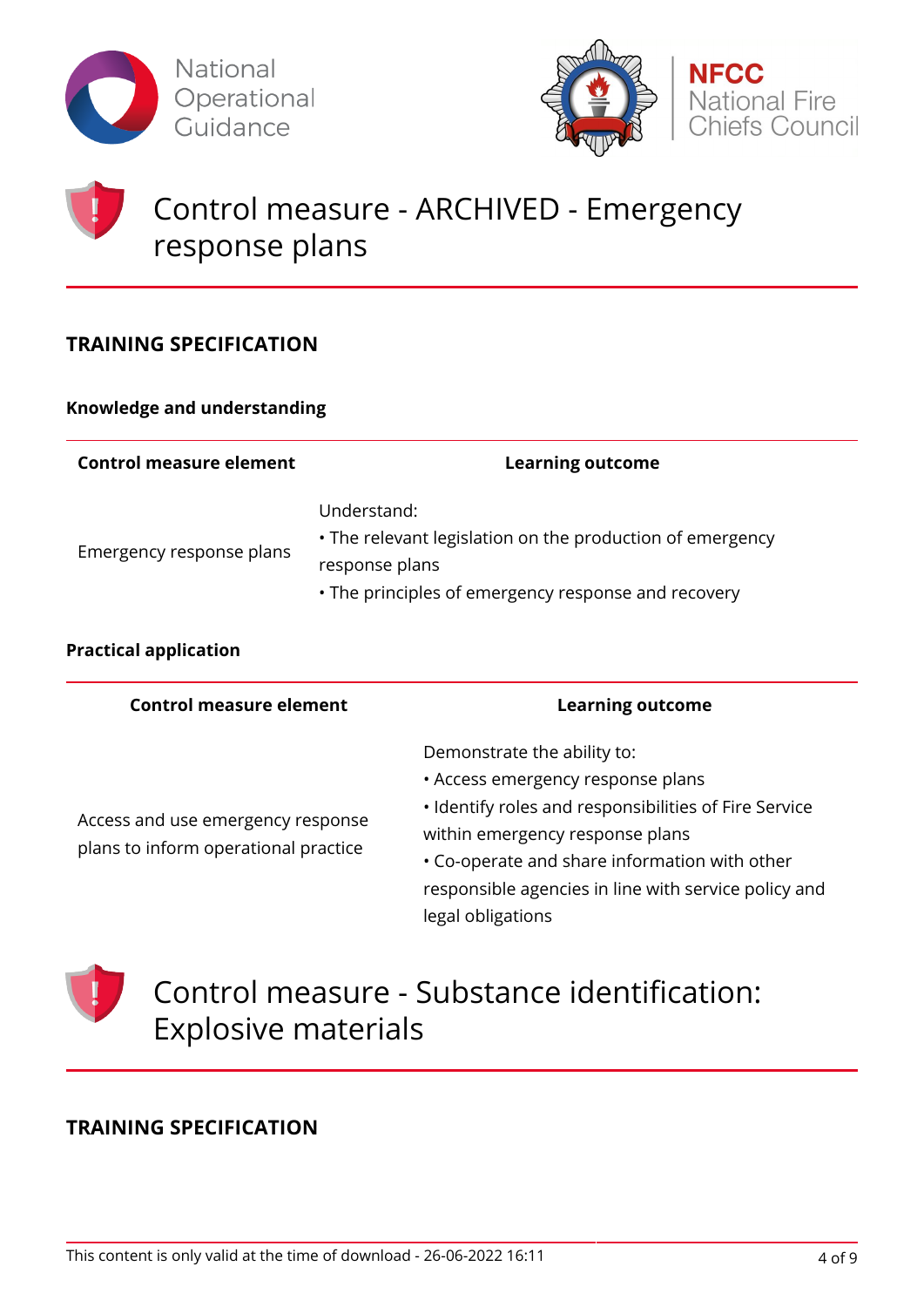



**NFCC**<br>National Fire<br>Chiefs Council

#### **Knowledge and understanding**

| <b>Control measure element</b>                                                                            | <b>Learning outcome</b>                                                                                                                                                                                                                                                                                                                                                                                                                                                                                                                                                                                                                                                                                                                                                        |
|-----------------------------------------------------------------------------------------------------------|--------------------------------------------------------------------------------------------------------------------------------------------------------------------------------------------------------------------------------------------------------------------------------------------------------------------------------------------------------------------------------------------------------------------------------------------------------------------------------------------------------------------------------------------------------------------------------------------------------------------------------------------------------------------------------------------------------------------------------------------------------------------------------|
| Gather information and recognise symbols,<br>labels and other markings to identify<br>explosive materials | Understand:<br>• Classification of explosive materials<br>• Signage identifying explosive materials in the<br>transport environment<br>• The information that may be gathered from a<br>vehicle or crafts crew, when explosives are<br>being transported<br>• Liaison protocols with military personnel to<br>determine the carriage of explosive materials in<br>unmarked transport<br>· Signage identifying sites where explosive<br>materials may be stored<br>• Labelling and packaging of explosive<br>substances<br>• Recognition features of homemade explosives<br>and CBRNe materials<br>• The use of specialist advice to identify<br>homemade explosives and CBRNe materials<br>Refer to - Substance identification - Hazardous<br>materials training specification |

#### **Practical application**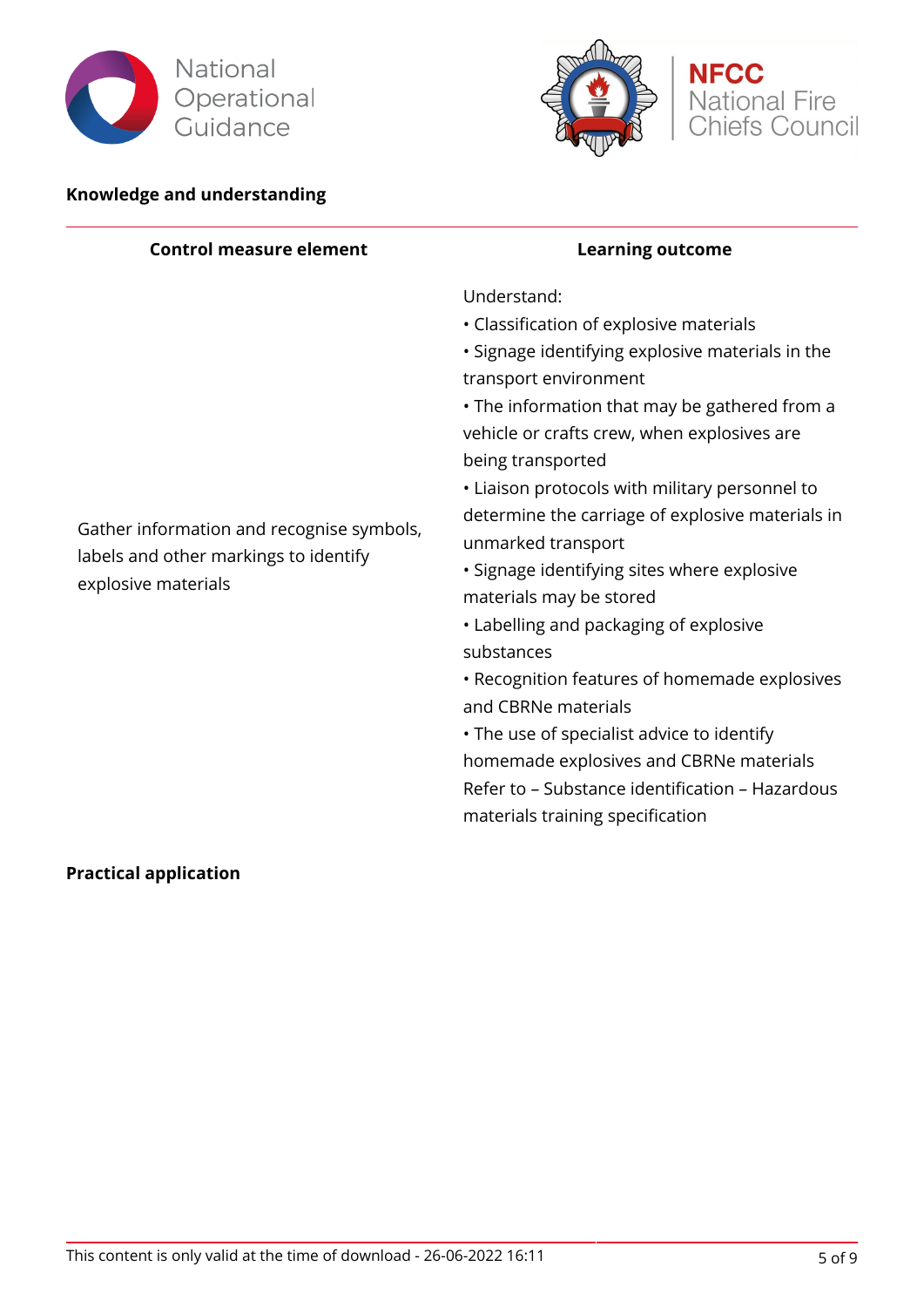





#### **Control measure element Learning outcome**

Gather information and recognise symbols,

labels and other markings to identify

explosive materials

Demonstrate the ability to:

- Use signs, labels and markings to identify the presence of explosive materials
- Access and interpret explosive materials information from various sources
- Identify the location and physical state of explosive materials and where appropriate use detection equipment
- Identify involvement of explosive materials in fire

Refer to – Substance identification – Hazardous materials training specification



### **TRAINING SPECIFICATION**

**Knowledge and understanding**

| <b>Control measure element</b>      | <b>Learning outcome</b>                                                                                                                                                                                                                                                                                                       |
|-------------------------------------|-------------------------------------------------------------------------------------------------------------------------------------------------------------------------------------------------------------------------------------------------------------------------------------------------------------------------------|
| Control Ammonium Nitrate fertiliser | Understand:<br>• The use of Ammonium Nitrate<br>• The use of cordon controls to reduce risk from<br>explosive materials<br>• How to identify and interpret signage for Ammonium<br>Nitrate<br>• Actions if Ammonium Nitrate is smouldering or<br>decomposing<br>• Ammonium Nitrate information to inform tactical<br>planning |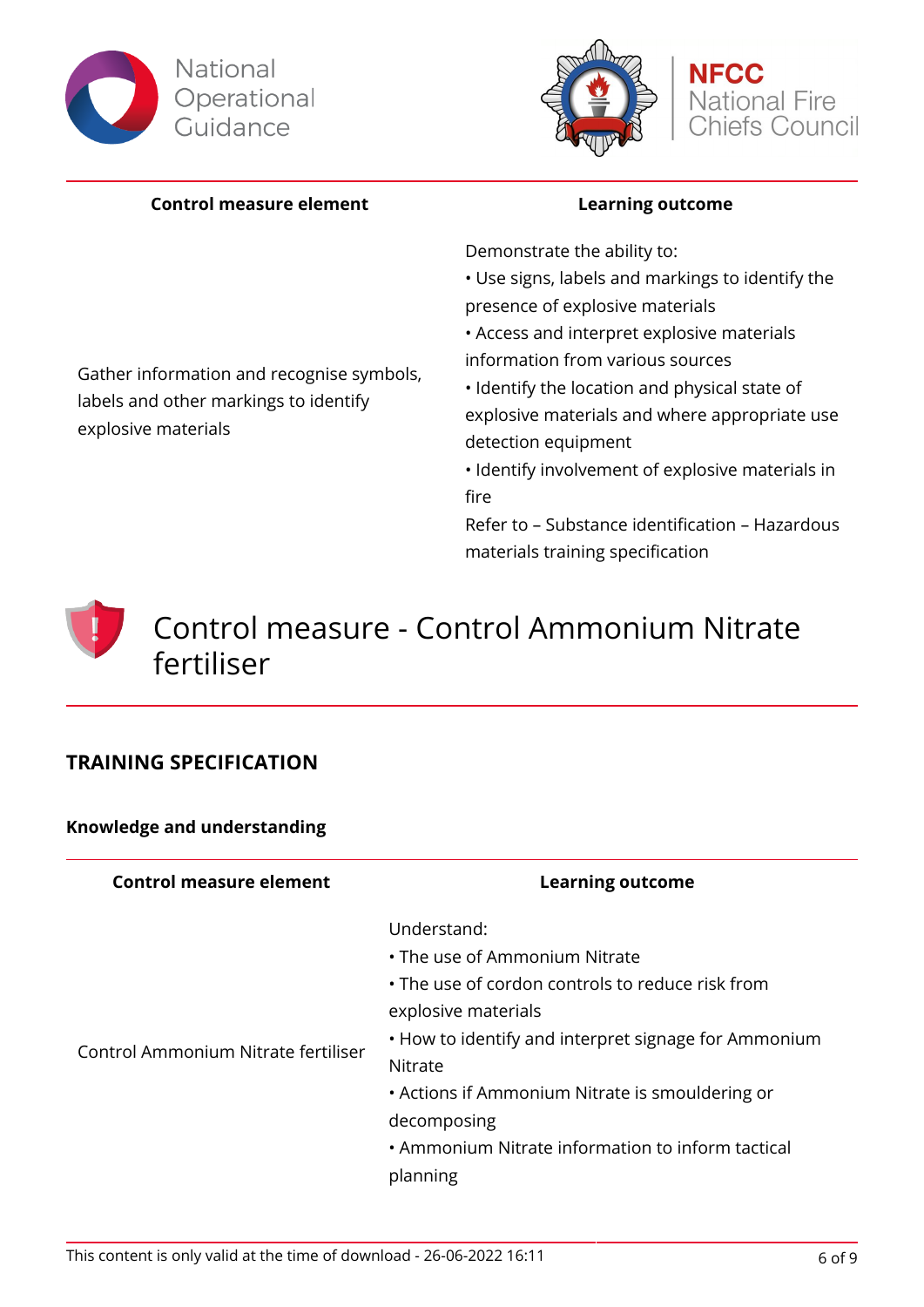



**NFCC** 

National Fire Chiefs Council

#### **Practical application**

| <b>Control measure element</b>      | <b>Learning outcome</b>                                                                                                                                                                                                                                                                                                                                                  |
|-------------------------------------|--------------------------------------------------------------------------------------------------------------------------------------------------------------------------------------------------------------------------------------------------------------------------------------------------------------------------------------------------------------------------|
| Control Ammonium Nitrate fertiliser | Demonstrate the ability to:<br>• Establish preventative measures to control the impact<br>of nitrate fertiliser on incidents<br>• Select and implement appropriate operational tactics<br>for use at incidents involving nitrate fertiliser<br>• Monitor and manage the risk from nitrate fertilisers<br>• Access additional support from explosive materials<br>experts |



## Control measure - Eliminate ignition sources

### **TRAINING SPECIFICATION**

| Knowledge and understanding                         |                                                                                                                                                                                         |
|-----------------------------------------------------|-----------------------------------------------------------------------------------------------------------------------------------------------------------------------------------------|
| Control measure element                             | <b>Learning outcome</b>                                                                                                                                                                 |
| Minimise risk by eliminating sources of<br>ignition | Understand the following:<br>• Meaning of ignition source<br>• Types of ignition source<br>• Methods to identify ignition sources<br>• Methods to eliminate or minimise the<br>ignition |

#### **Practical application**

risk of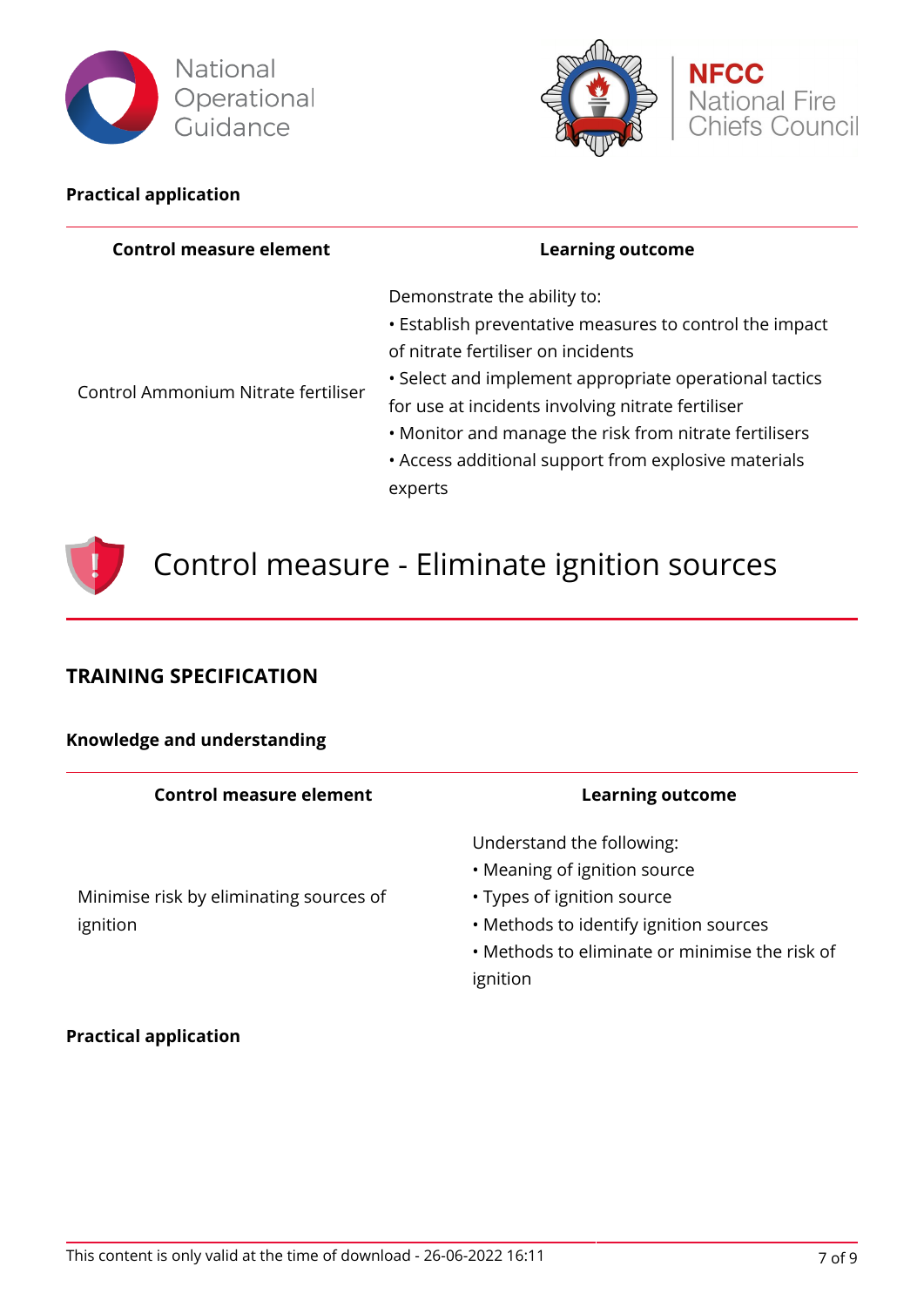





#### **Control measure element Learning outcome**

Demonstrate the ability to:

Eliminate ignition sources

- Identify potential ignition sources
- Select and use appropriate methods to eliminate or control ignition sources



Control measure - Control explosive materials not involved in fire

#### **TRAINING SPECIFICATION**

#### **Knowledge and understanding**

| <b>Control measure element</b>                                                        | <b>Learning outcome</b>                                                                                              |
|---------------------------------------------------------------------------------------|----------------------------------------------------------------------------------------------------------------------|
| Control explosive materials not involved in fire to<br>prevent them becoming unstable | Understand:<br>• How explosives may become unstable<br>• Priority actions to prevent explosives<br>becoming unstable |
| ractical application                                                                  |                                                                                                                      |

#### **Prac**

#### **Control measure element Learning outcome**

• Identify, assess and communicate the likely

Demonstrate the ability to:

Control explosive materials not involved in fire to prevent them becoming unstable

#### involvement of explosive materials • Select and implement appropriate tactics to prevent explosive materials being involved in fire • Identify where explosive materials present a risk to people, infrastructure and the environment